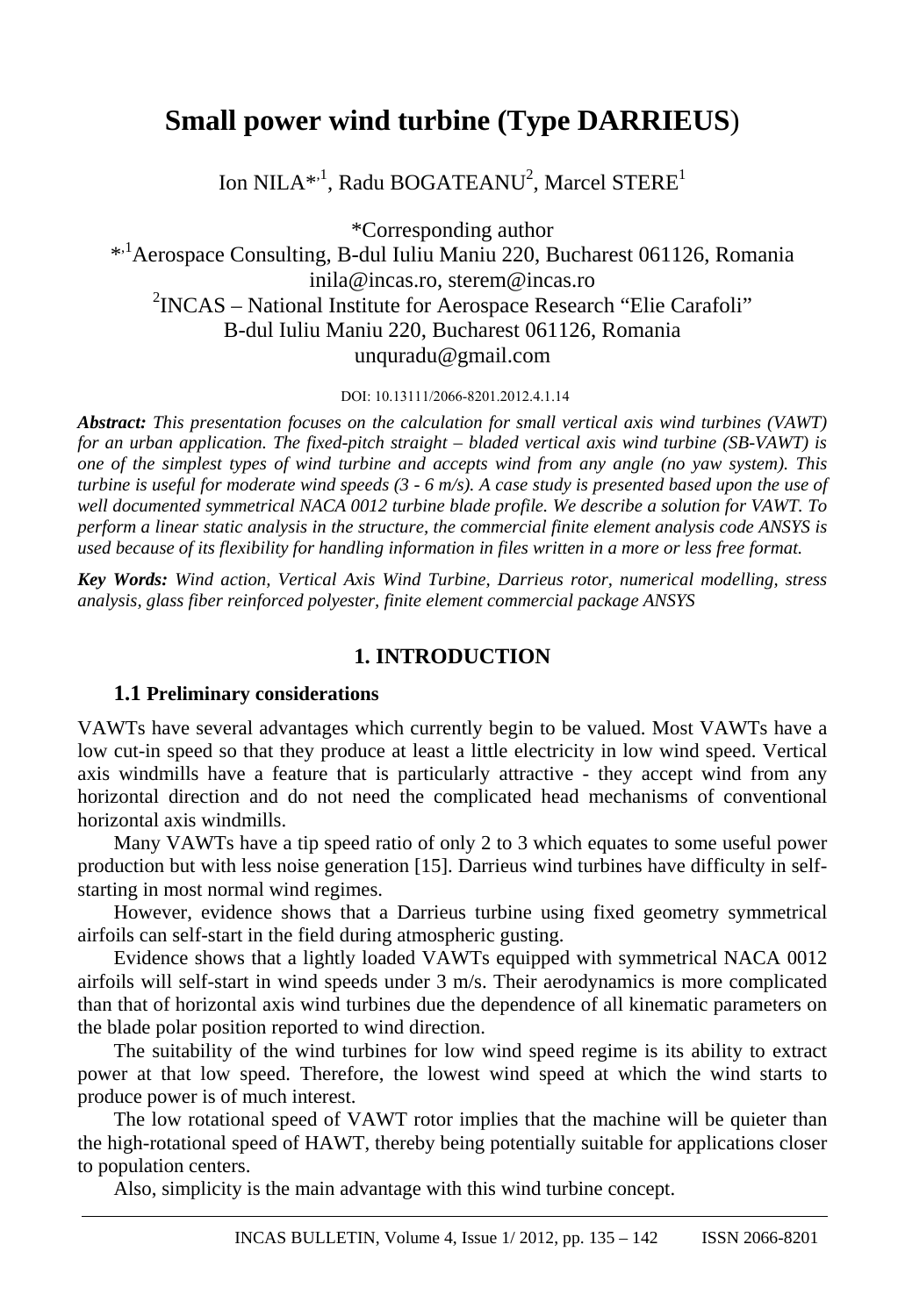| <b>1.2 Nomenclature</b> |                                 |
|-------------------------|---------------------------------|
| Airfoil section         | <b>NACA 0012</b>                |
| C                       | the blade chord $( = 200$ mm)   |
| $C_{L}$                 | the lift coefficient            |
| $C_D$                   | the drag coefficient            |
| H                       | blade span $( = 3.6 \text{ m})$ |
| $N_b$                   | number of blades $( = 5)$       |
| $\mathbf R$             | radius $( = 3 \text{ m})$       |
|                         | wind speed                      |

## **2. SHORT DESCRIPTION OF THE WIND TURBINE**

This type of turbine consists of five blades mounted vertically on a rotating shaft (fig. 2). It is shown [8] that a lightly loaded three (or more) - bladed rotor always has the potential to self start under steady wind conditions, whereas the starting of a two-bladed device is dependent upon its initial starting orientation. The shaft is held in place by two bearings that allow the free rotation and torque transmission but no lateral or axial movement. Ten aluminum arms which support the five blades are joined to this shaft. The blades are made of fiber-glass coated foam and are the key driving component of the turbine.

The investigated structure is a guyed tower build from a lot of pipes attached to the ground by four guy cables (see fig. 1). For VAWTs – optimal blades are untwisted and they have a uniform cross section making them relatively easy to manufacture. One of the most important design parameters for cost effective VAWT is the selection of blade material. Available prospective materials are shortlisted. Comparisons are made between the available materials based on their mechanical properties and cost. Finally, we selected glass fiber reinforced polyester. The guyed tower is held upright with guy cables which stretch from the tower to their anchors in the ground some distance (10 m) away from the base to the tower. A guyed tower is the least expensive system.



Fig. 1 The major components of the VAWT Darrieus\_INCAS\_2011

.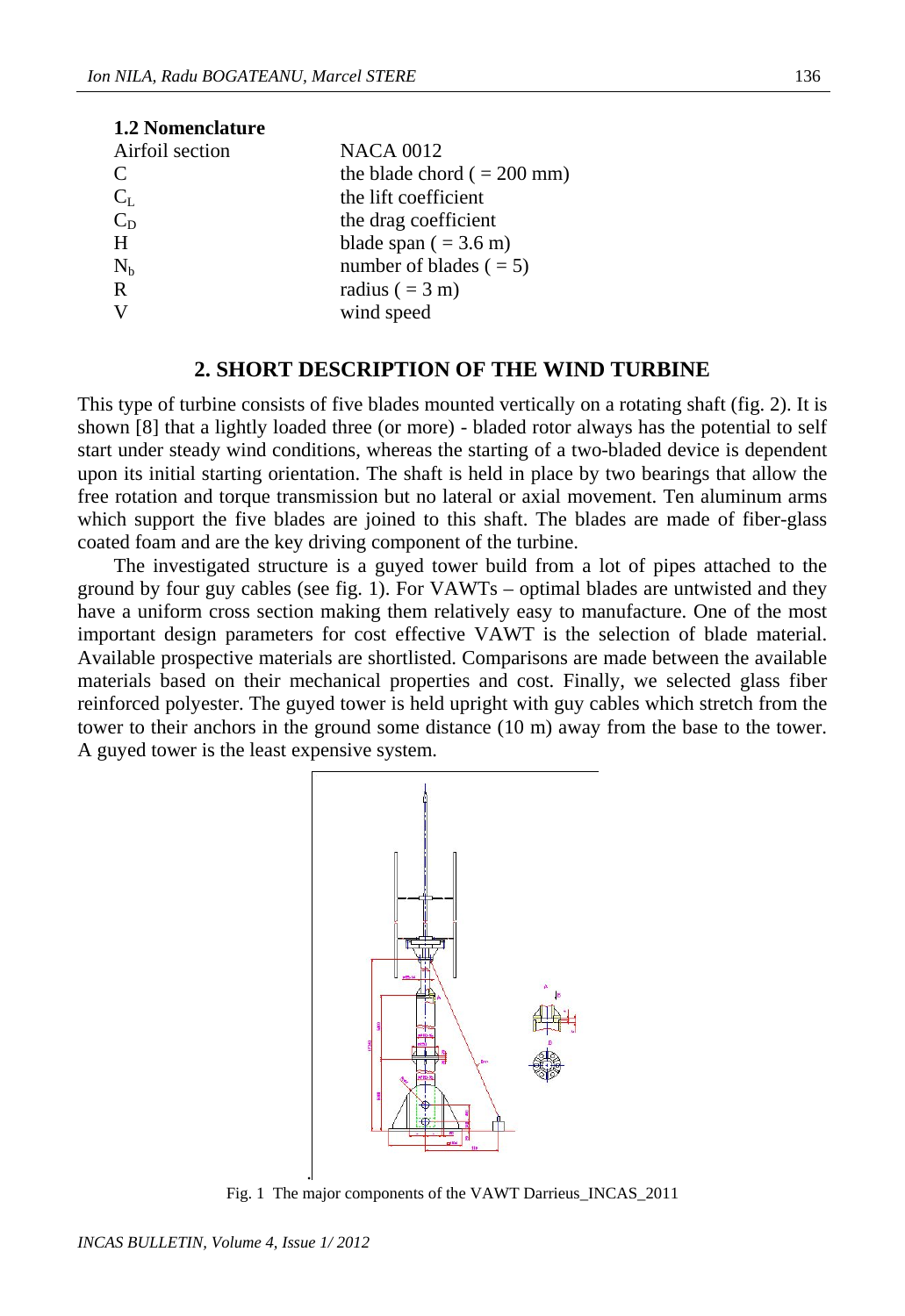

Fig. 2 The rotor geometry. The blades rotate about the vertical axis [1]

# **3. MODELLING**

In the FEM model created for the ANSYS run we used the following finite elements: PIPE16 (for tower), BEAM4 (for blade and arms), LINK 10 (for guy cables) and MASS21 for lumped masses. The sketch of the model is shown in Figure 3. Extensive FE model simplifications had been applied in the analysis processes to check the validity of results.



Fig. 3 Discretization model and applied loads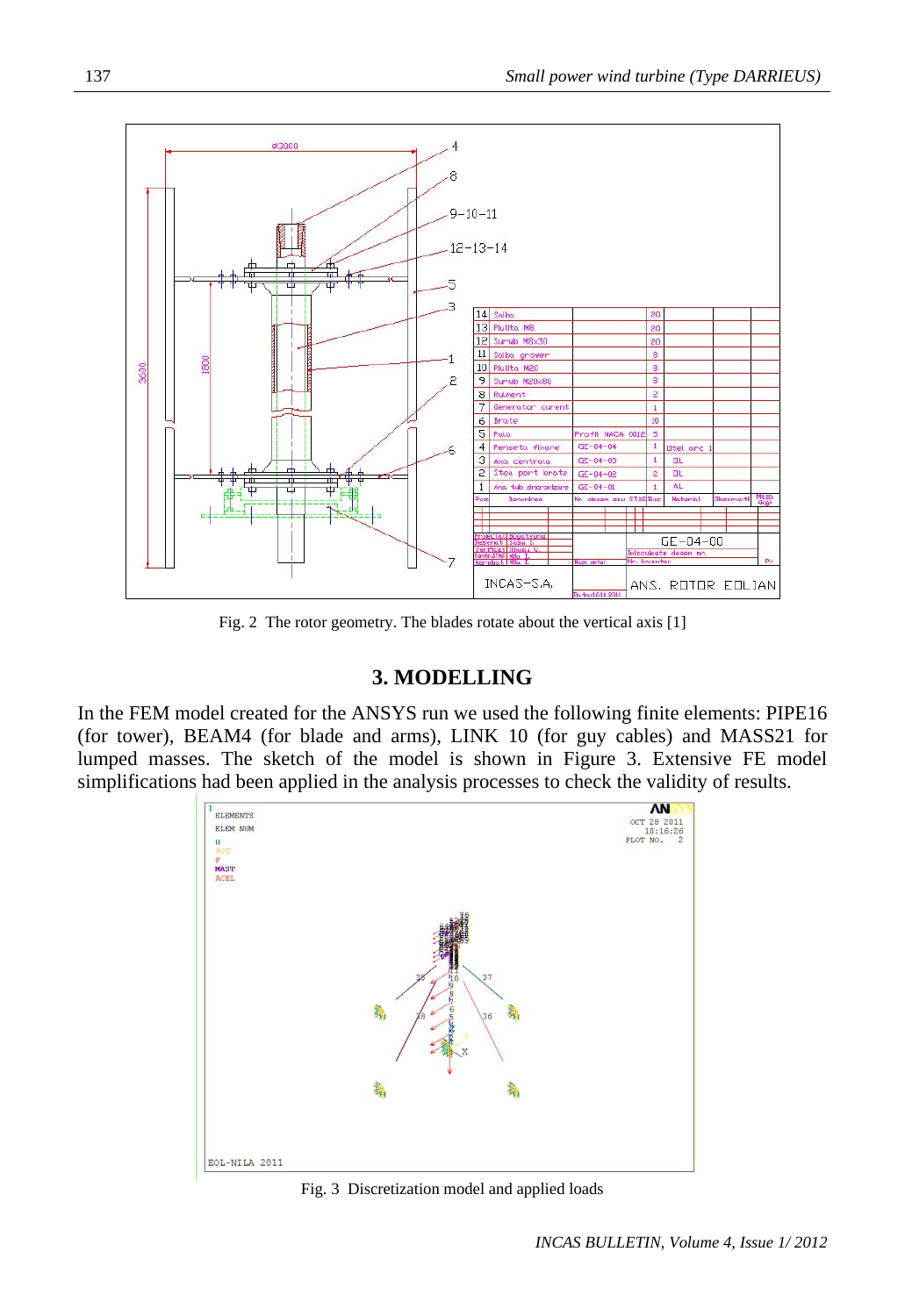Wind load calculations were based by assuming solid frontal areas of the blades and the tower structure. The Darrieus rotor can be analyzed in an elementary way by assuming that each section of a blade behaves as an airfoil in a two-dimensional flow field. (See fig. 4)

The lift force due the wind is given by:

$$
L = \frac{1}{2} C_L \rho S v^2 \tag{1}
$$

| where : |           | lift force       |
|---------|-----------|------------------|
|         | Сī        | lift coefficient |
|         | $\varrho$ | air density      |
|         | S         | blade area       |
|         | v         | wind speed       |
|         |           |                  |

and drag force (D) by:

$$
D = \frac{1}{2} C_D \rho S v^2
$$
 (2)

## $C_D$  drag coefficient

 The aerodynamic loads were used as design loads because they produce the largest forces on the blade. Also, the von Mises theory is a conservative predictor of the failure.



Fig. 4 Illustration of Darrieus concepts

The basic speed of the wind V -according to definition [16]- is the speed of a gust of 3 seconds, exceeded in average once in 50 years measured 10 m above ground, in open and flat area.

 The Brazilian code NBR 6123/88 dealing with the analysis of structures excited by the wind is too hard for our country. We shall consider a wind of **30 m/s.** The cut-in wind speed is generally 3 m/s.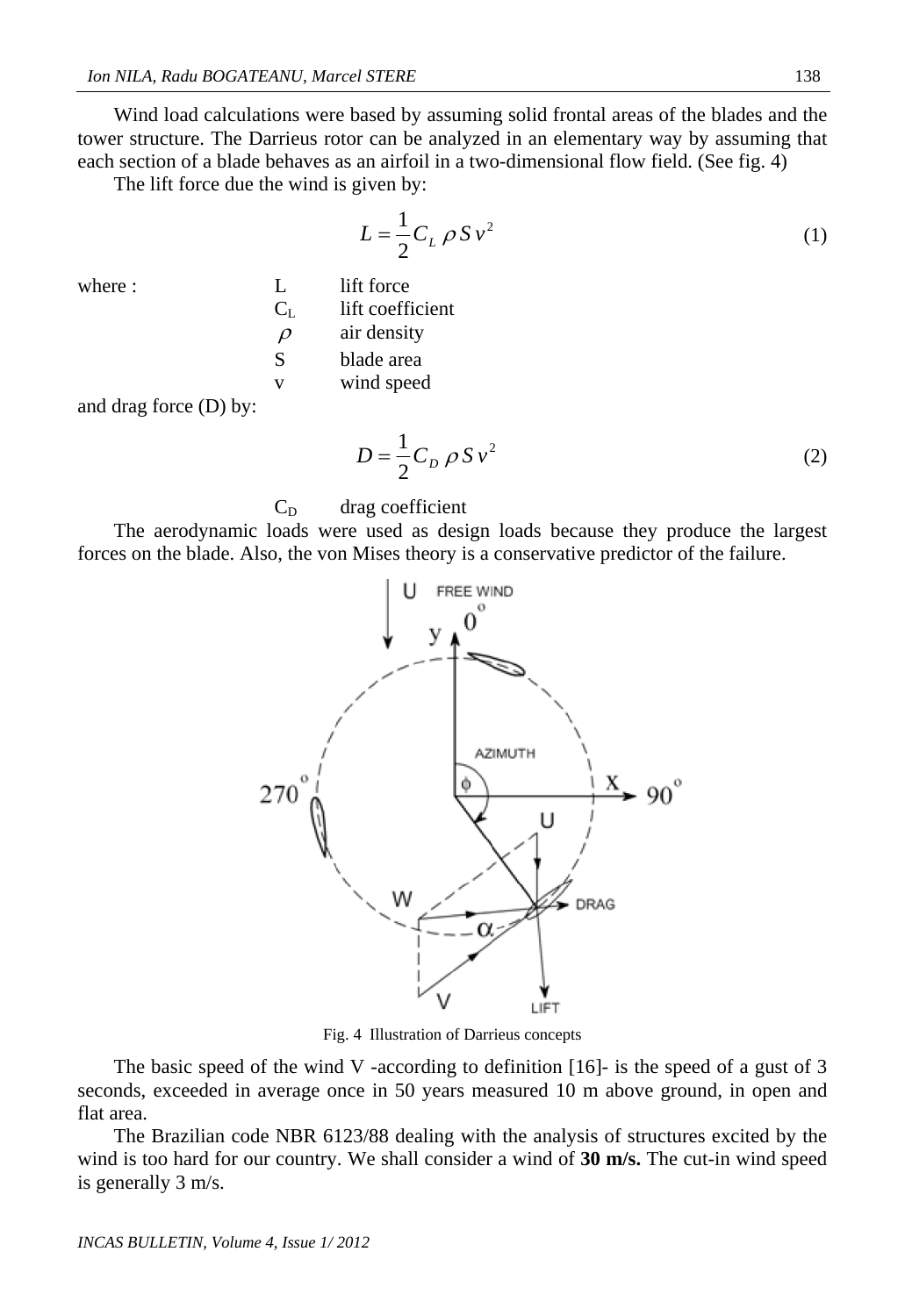

Fig. 5 Top view of forces on a Darrieus blade throughout 360 degrees of rotation [18]

In Figure 5 there is/Fig.5 shows / a top view of forces on a Darrieus blade through 360° of rotation (winturbine-analysis.com). The double arrow represents the air velocity relative to the ground; the red arrow-velocity of the Airfoil relative to the ground; the black arrowresultant air velocity relative to the airfoil [18]



Fig. 6 NACA 0012 lift and drag coefficients at three Reynolds Number [8]

To analyze the blade forces and hence the torque and power of the machine it is necessary to know the lift and drag characteristics of its blades over the full incidence range (see fig. 6).

The loading regimes to which wind turbines are subject to are extremely complex requiring a special attention in their design, operation and maintenance. An understanding of the loadings on wind turbines is crucial to avoid their catastrophic failure. The difficulty in understanding the operational characteristics of the VAWT are centered on the fact that the blade 'sees' a flow of continuously changing velocity magnitude and direction (fig. 5).

Materials used: steel for tower and guy cable, E-glass-epoxy for blades and aluminum alloy for blade arms.[1].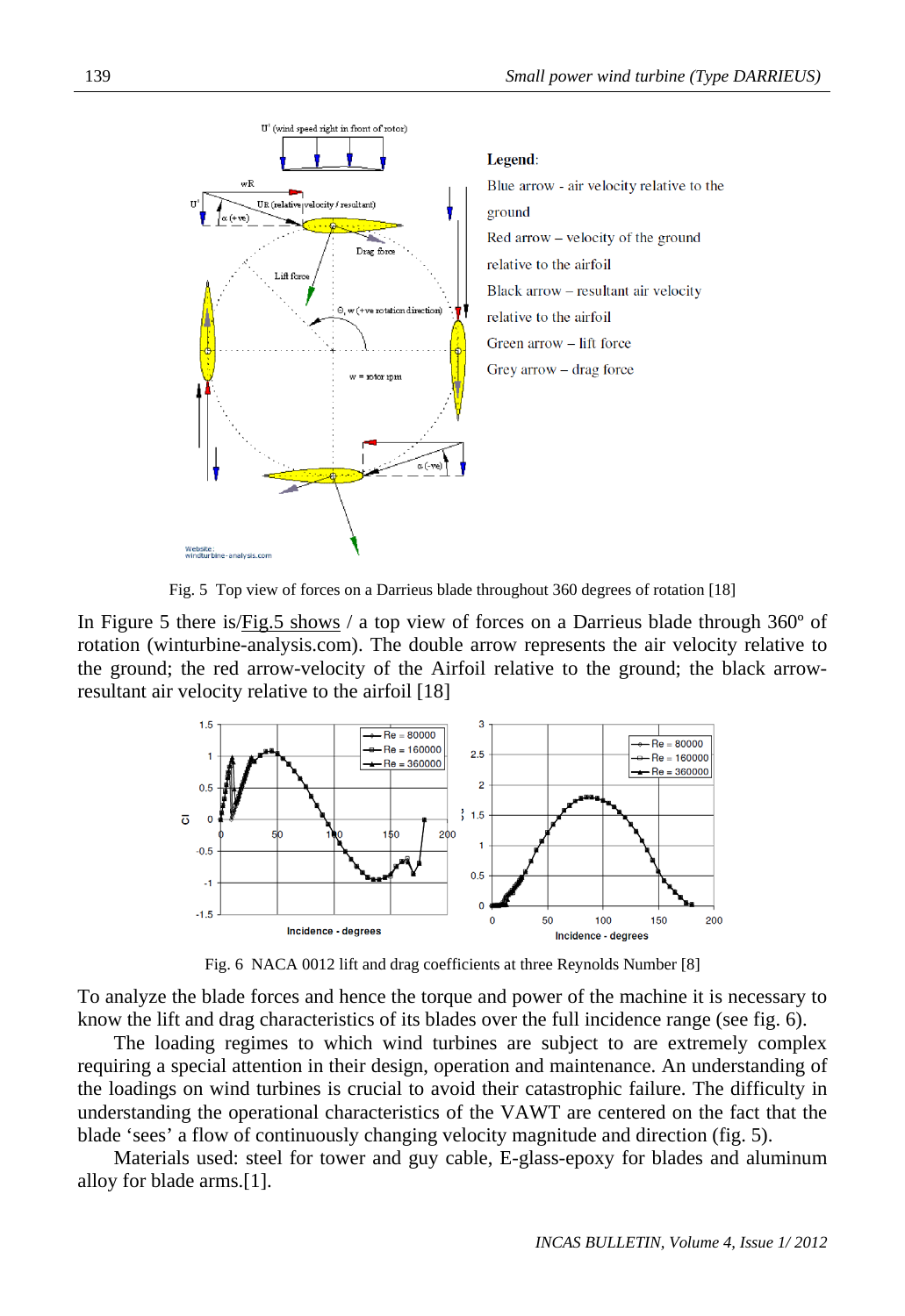## **4. NUMERICAL RESULTS**

By using von Mises failure theory, the most critical value for the stresses in tower is:

### **MAXIMUM VALUES ELEM 12 VALUE 68.329**

#### **Stress analysis for the blade and support arm:**

Figure 7 shows the bending moment and shearing force diagrams for the blade.

 The blade is a simply supported beam (on the support arms) and loaded with aerodynamic uniform distributed loads [9],[14].



Fig. 7 Bending moment and shearing force diagrams

The reaction on the support is:

$$
V_2 = p \bullet (a + l/2) = 110.25 \bullet 1.8 = 198.45 N
$$

The maximum stress in the support arm is:

$$
\sigma_{\text{brat}} = \frac{V_2}{A_{\text{brat}}} = \frac{198.45}{240} = 0.83 MPa
$$

Bending moment for the blade is:

$$
M_{\text{max}} = \frac{p}{2} \left(\frac{l^2}{4} - a^2\right) = \frac{110.25}{2} \left(\frac{1.8^2}{4} - 0.9^2\right) = 44.65 Nm
$$

The maximum bend stress in the blade is:

$$
\sigma_{\text{max}} = \frac{Mz}{I} = \frac{44.65 \cdot 10^3 \cdot 10}{2 \cdot 10^4} = 22 MPa
$$

(Shear stress is too small and it was ignored).

### **Allowable stress. Margin of safety**

Admissible stress: are taken minimum values for yielding stress for used materials

| $\mathcal{F}$ tower (steel) | $\sigma_{a}$ = 355 MPa |
|-----------------------------|------------------------|
| ☞ guy cable                 | $\sigma_{a}$ = 360 MPa |
| ☞ rotor blade               | $\sigma_{a}$ = 150 MPa |
| $\mathcal{F}$ support arm   | $\sigma_{a}$ = 300 MPa |

*INCAS BULLETIN, Volume 4, Issue 1/ 2012*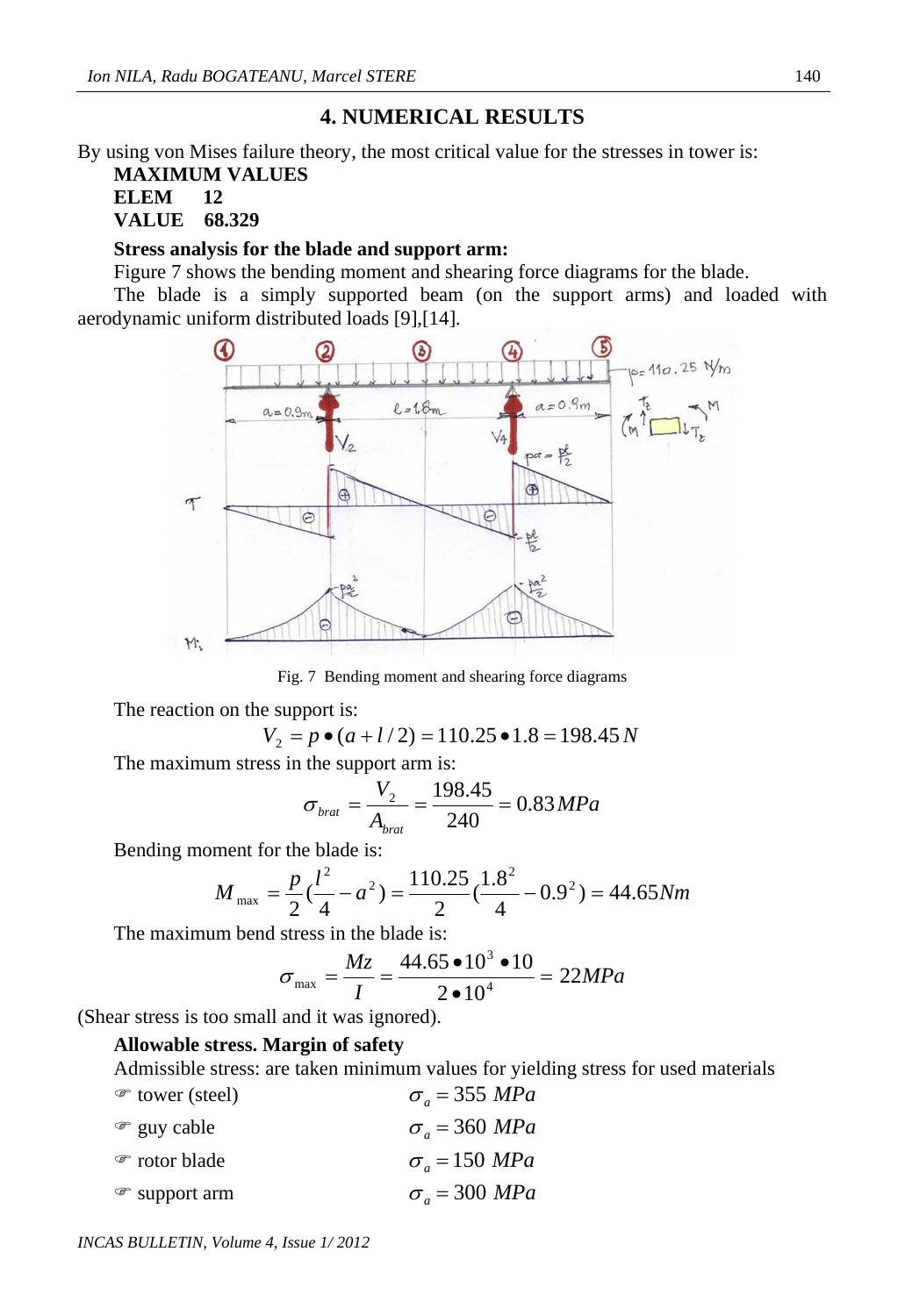

Fig. 8 Determination of the margin of safety

The minimum margin of safety are:

| $\mathcal{F}$ Tower (pipe D=220 mm)                                                                                                             | $MS = \frac{\sigma_{02}}{\sigma_{ef}} - 1 = \frac{355}{68} - 1 = 4.22$ (> 2)                      |
|-------------------------------------------------------------------------------------------------------------------------------------------------|---------------------------------------------------------------------------------------------------|
| $\mathcal{F}$ guy cable                                                                                                                         | $MS = \frac{\sigma_{02}}{\sigma_{ef}} - 1 = \frac{360}{189} - 1 = 0.904 (> 0.25)$                 |
| • rotor blade                                                                                                                                   | $MS = \frac{\sigma_{02}}{\sigma_{ef}} - 1 = \frac{150}{22} - 1 = 5.81 (> 2)$                      |
| ☞ support arm                                                                                                                                   | $MS = \frac{\sigma_{02}}{\sigma_{\text{ef}}} = \frac{300}{0.83} = 361.4$ ( $>> 2$ )               |
| <b>ELEMENT SOLUTION</b><br>$STEP=1$<br>$SUB = 1$<br>$TIME=1$<br><b>SDIR</b><br>(NOAVG)<br>DMX $=551.294$<br>$SMN = -0.833356$<br>$SW = 188.944$ | SEP 20<br>15:05:57<br>PLOT NO.<br><b>MX</b>                                                       |
| $C = 62.426$<br>$x = 20.253$<br>$B = 41.339$<br>EOL-NILA 2011                                                                                   | $E = 104.599$<br>$T = 188.944$<br>$G = 146.772$<br>$F = 125.685$<br>$D = 83.512$<br>$H = 167.858$ |

Fig. 7 The stresses in the structure